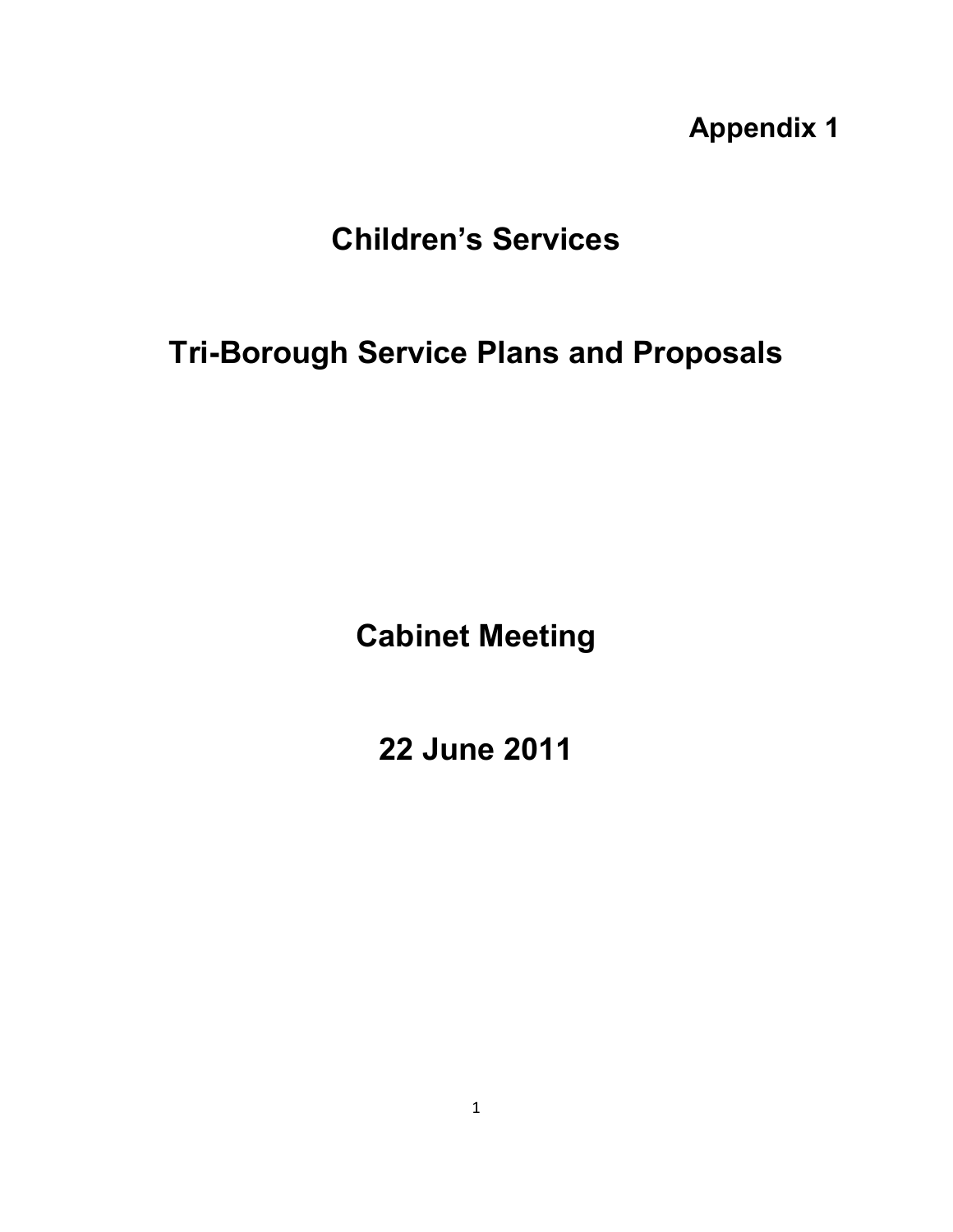# **Children's Tri-Borough Model**

### **Introduction**

At its heart, the Tri-Borough Children's Service would have:

- A single commissioning function arranging social care and family support services to prevent family failure. This commissioning function would be responsible for £80m of existing commissioned spend across the 3 Councils. But the plan would be to extend the extent that services are commissioned to deliver improvements in cost and quality.
- A single education commissioning function responsible for raising standards and preventing failure in 153 schools; working with more than 1,800 children with statements of special educational needs, and having oversight of a combined Dedicated Schools Grant spend of (£277m)
- 3 Borough based delivery units with responsibility for protecting children, supporting families and delivering early help in the most efficient manner possible. However, where appropriate, specialist services will be combined to share overheads and expertise (e.g. Youth Offending Service)

Each borough would retain its 'sovereign' capacity to commission a variation to the common service level or specific provision. The Tri-Borough Service would follow an annual 'Commissioning Cycle' with each Lead member agreeing with the Director of Children's Services the Borough's commissioning intentions for the following year (and beyond) within the context of the Council's financial and strategic requirements. These requirements would be captured in the relevant Borough's Children's Plan which would in effect become the .Mandate' for the Tri-Borough Service. Progress against this Plan would be monitored and the Lead member kept informed through regular briefings with performance reports. The Plan would be reviewed as reset as required (see diagram: "The Borough's Children's Plan: Annual Commissioning Cycle" in Appendix A).

The Children's Tri-Borough Model is being designed to maximize the contribution to spending targets by:

• reducing management, support service and overhead costs.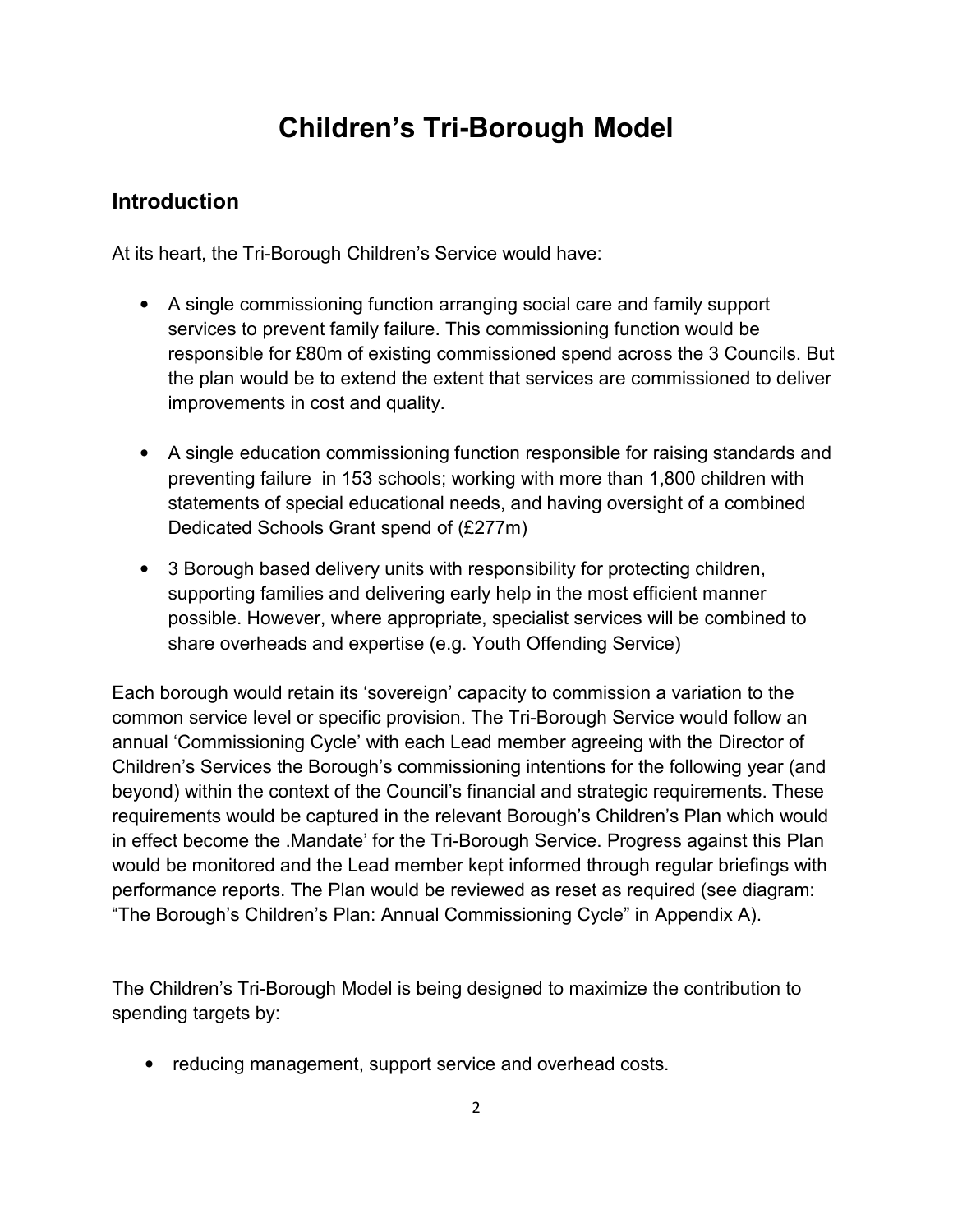- making more efficient use of shared resources (e.g. pooling foster carers)
- procuring at scale (e.g. supported accommodation for care leavers)
- Improving practice by comparing inputs and outputs (e.g. the rates of children in care achieved by each authority)
- Whilst maintaining the ability for each Borough to specify its own service level.

Currently the money is spent across the 3 Boroughs with each Council discharging its statutory responsibilities towards the school system, protecting children, promoting family life and raising standards of educational attainment.

The 3 Councils gross spend on Children's Services (including schools) in 2011/12 was £536m. The 3 Councils have plans to reduce this spend to £525m.

The 3 Councils also seek to avoid the cost of failure. Intervening where necessary to prevent schools from failing or to lift them out of an 'Ofsted category' is a complex business. Intervention in families with complex needs is expensive and to do so effectively is difficult. All 3 Councils are committed to the principle that prevention is better than attempted cure.

### **The Children's Service Business Case**

The Children's Services Business Case sets out savings of £11.8m to be achieved by 2014/15. In the course of challenge to these proposals by senior members of the 3 Councils, it was determined that the Business Case also needed to identify the "additionality" the proposed model would bring to the Councils. This "additionality" needed to include savings highlighted to date plus possible "knock on" savings such as the corresponding reductions in support costs to staff exiting the organisation.

The key information highlighted in this paper includes on a service by service basis:

- The existing structures (staff and costs) for the proposed services.
- The revised structures for the proposed services.
- The "additionality" these changes bring in terms of savings to the Councils.
- The attribution method used for cost and savings in each case.
- A summary of how the business will work under the new structure and the potential for additional savings/rationalization in the future.

This paper summarises the additionality the Tri-Borough model brings to the Councils and potential improvements that could take place in the future with the revised structures.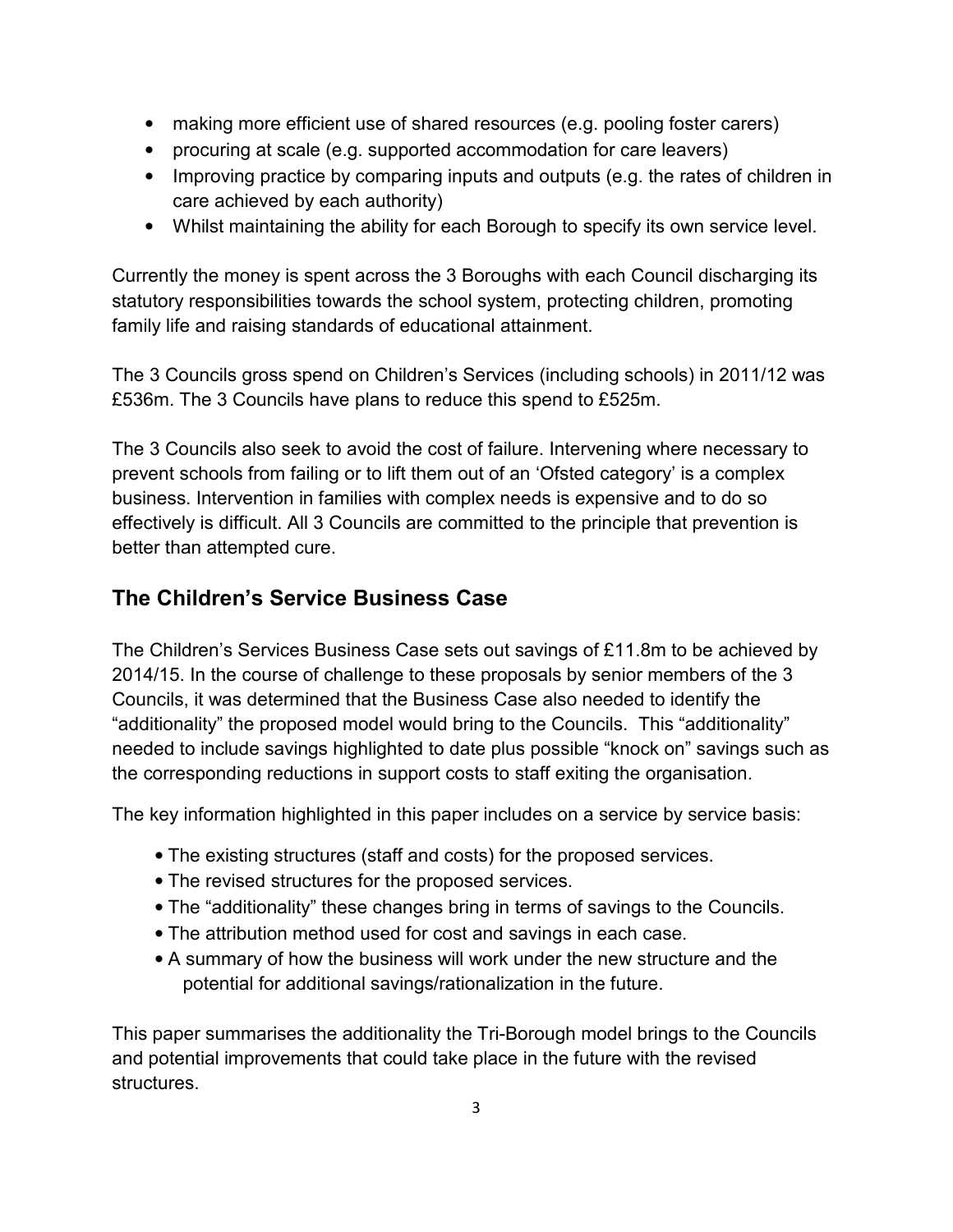### **Savings Proposed**

The savings of £11.8m that have been proposed can be divided into:

**Assured savings** – where agreement to Tri-borough working will confidently yield the savings on implementation.

**Projected savings** - where savings are more likely given the "compare and contrast" potential of Tri-borough working, and because of the potential for seeking savings from aggregated procurement, but where figures can only be estimated at this stage.

**Possible savings** - where professional opinion suggests that savings are possible from reducing duplication, harmonising pay and conditions and optimising practice, but where more detailed work has not yet been completed.

A cautious approach has been adopted in the calculation of "projected" and "possible" savings.

|                                | H&F  | <b>RBKC</b> | <b>CoW</b> | <b>Total</b> | <b>Attrib</b> |
|--------------------------------|------|-------------|------------|--------------|---------------|
|                                | £m   | £m          | £m         | £m           |               |
| Single management              | 0.68 | 0.34        | 0.07       | 1.09         | C             |
| team                           |      |             |            |              |               |
| Single adoption and            | 0.07 | 0.065       | 0.065      | 0.20         | A             |
| fostering team (reduced        |      |             |            |              |               |
| staffing)                      |      |             |            |              |               |
| Single Youth Offending         | 0.27 | 0.14        | 0.16       | 0.57         | A             |
| Team (reduced staffing)        |      |             |            |              |               |
| Single local Children's        | 0.07 | 0.05        | 0.07       | 0.19         | A             |
| safeguarding Board             |      |             |            |              |               |
| (admin overhead)               |      |             |            |              |               |
| <b>Education Services (GF)</b> | 1.52 | 0.58        | 0.15       | 2.25         | D             |
| <b>Education Services</b>      | 0.42 | 0.49        | 0.056      | 0.97         | D             |
| (DSG)                          |      |             |            |              |               |
| Commissioning Staff            | 0.70 | 0.80        | 0.40       | 1.90         | A             |
| <b>Finance Staff</b>           | 0.17 | 0.17        | 0.17       | 0.51         | B             |
| <b>Sub Total</b>               | 3.90 | 2.64        | 1.14       | 7.68         |               |

#### **Table 1 Assured savings**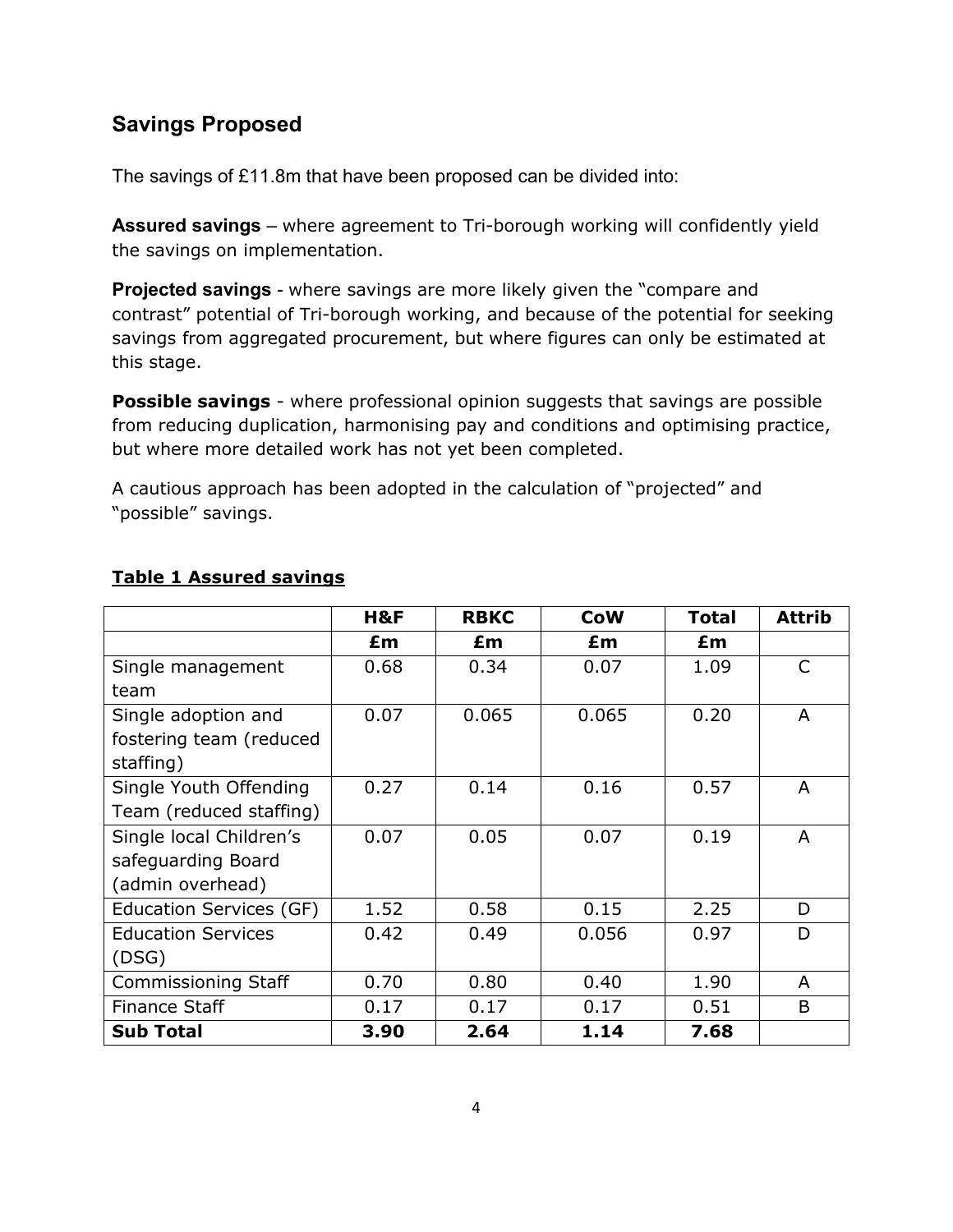### **Table 1 Projected savings**

|                                                                                                                              | H&F   | <b>RBKC</b> | <b>CoW</b> | <b>Total</b> |   |
|------------------------------------------------------------------------------------------------------------------------------|-------|-------------|------------|--------------|---|
|                                                                                                                              | £m    | £m          | £m         | £m           |   |
| Reduced costs from<br>private fostering<br>providers                                                                         | 0.23  | 0.23        | 0.23       | 0.69         | B |
| Fostering - trading with<br>other councils                                                                                   | 0.067 | 0.067       | 0.067      | 0.20         | B |
| Projected savings from<br>combined procurement<br>of supported<br>accommodation for care<br>leavers (current spend<br>£3.9m) | 0.16  | 0.12        | 0.12       | 0.40         |   |
| <b>Sub Total</b>                                                                                                             | 0.46  | 0.42        | 0.42       | 1.30         |   |

# **Table 1 Possible savings**

|                          | H&F  | <b>RBKC</b> | <b>CoW</b> | <b>Total</b> |   |
|--------------------------|------|-------------|------------|--------------|---|
|                          | £m   | £m          | Em         | Em           |   |
| Further finance savings  | 0.08 | 0.08        | 0.09       | 0.25         | B |
| Procurement - general    | 0.33 | 0.34        | 0.33       | 1.00         | B |
| fund savings (£50m) at   |      |             |            |              |   |
| £2%                      |      |             |            |              |   |
| <b>Procurement DSG</b>   | 0.20 | 0.20        | 0.20       | 0.60         | B |
| services (£30m) at 2%    |      |             |            |              |   |
| Other middle mgt         | 0.34 | 0.33        | 0.33       | 1.00         | B |
| savings from social care |      |             |            |              |   |
| delivery                 |      |             |            |              |   |
| <b>Sub Total</b>         | 0.95 | 0.95        | 0.95       | 2.85         |   |

| <b>Total</b>            | Assured, | 5.30 | 4.00 | 2.50 | 11.80 |
|-------------------------|----------|------|------|------|-------|
| Projected               | and      |      |      |      |       |
| <b>Possible Savings</b> |          |      |      |      |       |
|                         |          |      |      |      |       |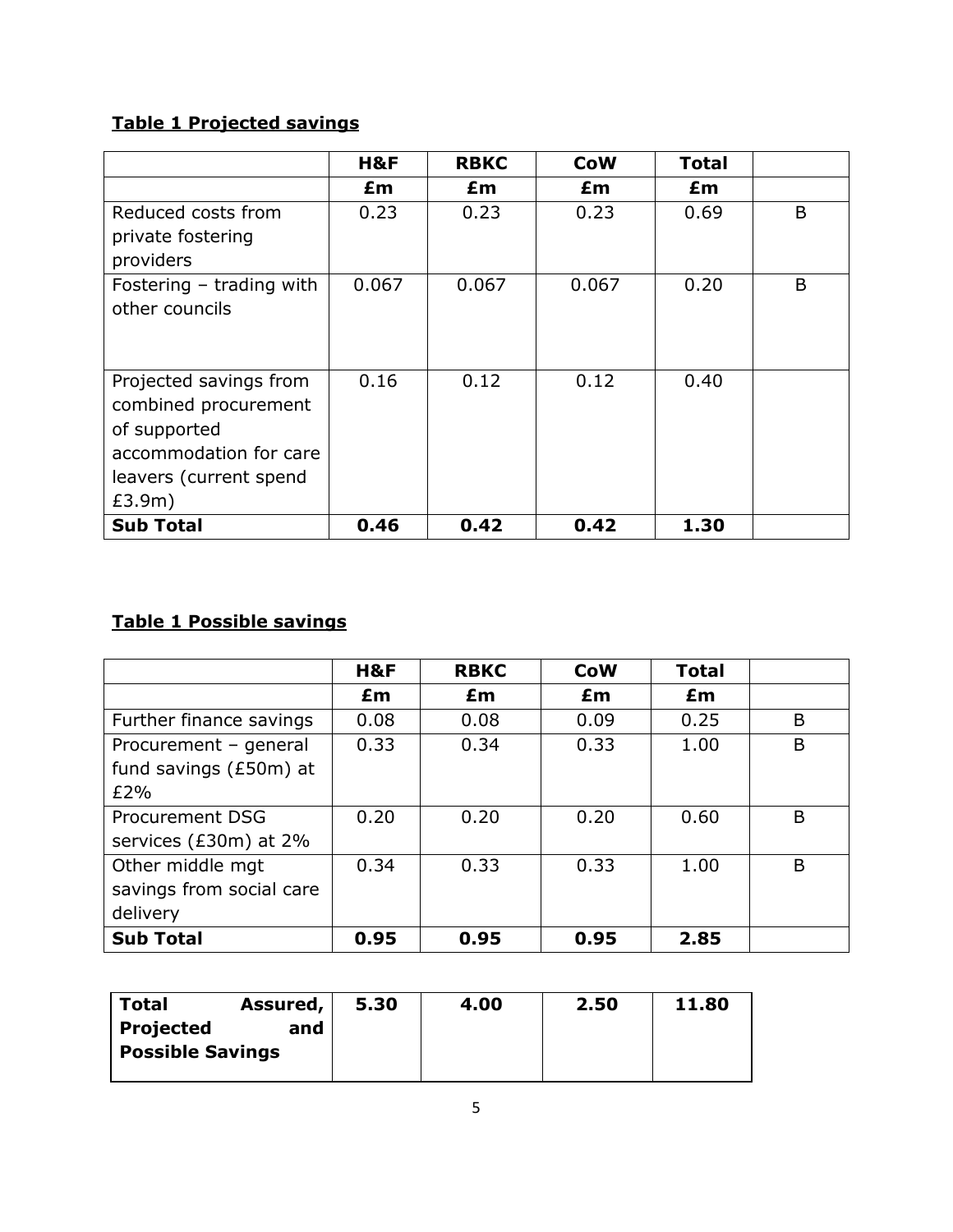Notes:

A - Costs were attributed based on the relative size of net controllable staffing budget 2011/12.

B - Savings apportioned equally across the three boroughs.

C – Costs apportioned equally across the three boroughs.

D – Savings based upon where proposed fte reductions have been made in the respective boroughs starting baseline

The above table also uses the revised apportionments for Educational Services.

### **All totals are the 4 year ongoing savings for those services specified.**

### **There is scope to deliver additional savings with the model through the following initiatives:**

Single Management Team

• Changes can be made to the Single Management Team as needs arise. Fostering and Adoption

- Better procurement of high cost external placements
- The potential to outsource the merged provision at a later date

Youth Offending Team

- the potential to collaborate on 'a payment by results' project offering alternatives to custody as part of the Government's wish to trial alternative approaches
- the ability to spread the risk should the Government press ahead with its plan to devolve financial responsibility to local authorities for custodial provision for young people.

Education Services

- the potential for the growth of the Social Enterprise as a trading entity, delivering a further return to the participating Councils
- the outsourcing of the Statutory Delivery component as a social enterprise or joint venture or just straightforwardly outsourced with the possibility of further reducing overheads

Commissioning

• the scope of commissioned services to be extended to include additional services currently being directly managed such as the adoption service, the fostering service, and services for disabled children and their families.

These options have not been fully assessed at this time.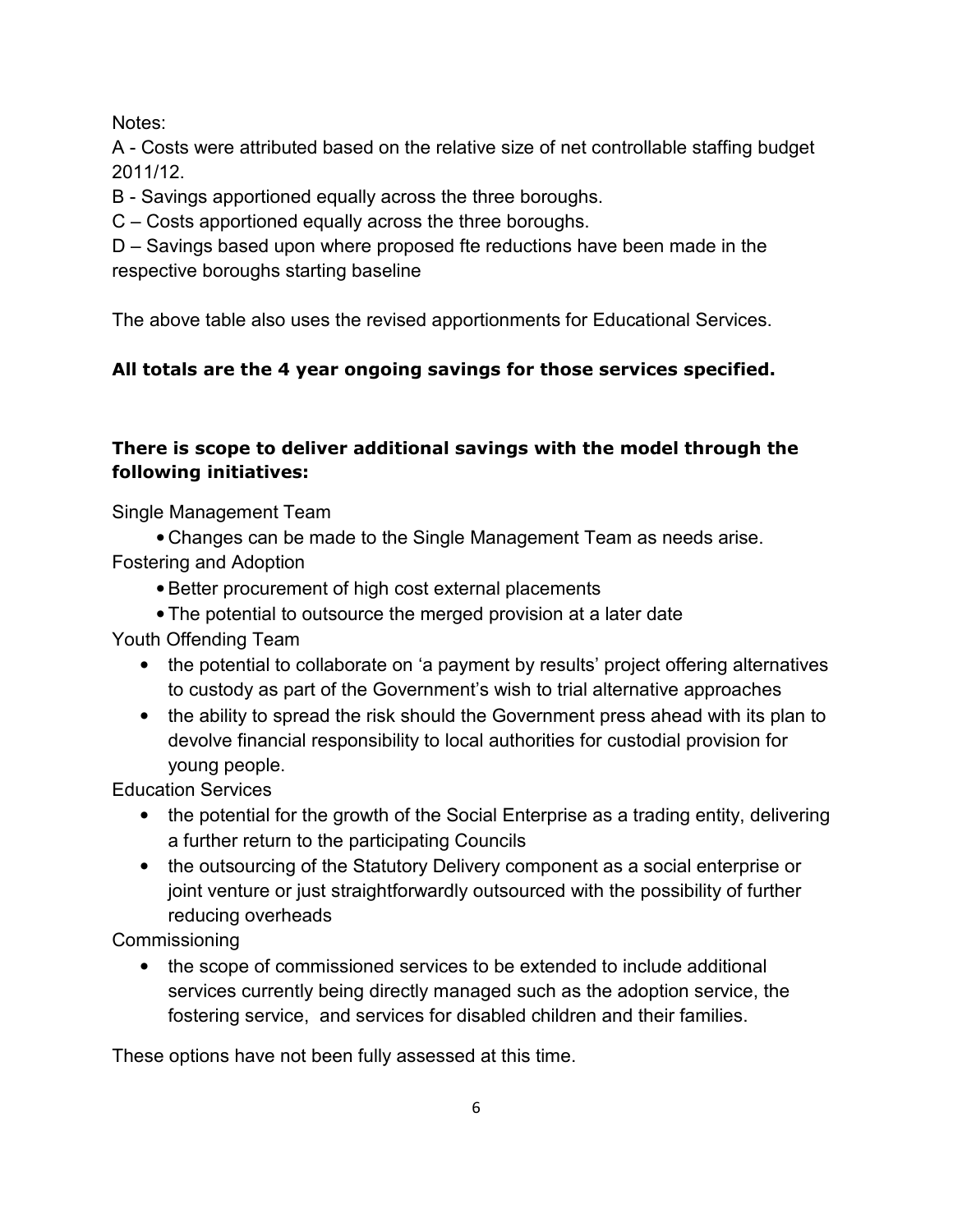### **Single Management Team**

#### Overview of the Service

The Service will be managed by one management team with one post responsible for Education, one responsible for Commissioning other services and one post responsible for providing the financial support. However, within these services there will be senior officers with a specific brief in respect of each borough, ensuring that Members in each Borough can rely upon senior officers with specialist expertise AND knowledge and understanding of local circumstances. Each borough will have a Director responsible for the delivery of child protection, children in the care of the local authority and family support services. With the appointment of one DCS, there will be an individual with technical expertise and unambiguous accountability for Children's Services serving each borough

The new model offers the following additional possibilities:

• Changes can be made to the Single Management Team as needs arise.

Summary Financial Position

#### **Assured Savings**

| <b>Staffing budgets</b>  | H&F   | <b>RBKC</b> | <b>CoW</b> | <b>Total</b> |
|--------------------------|-------|-------------|------------|--------------|
|                          | £m    | £m          | £m         | £m           |
| <b>Starting Position</b> | 1.122 | 0.777       | 0.504      | 2.403        |
| <b>Closing Position</b>  | 0.438 | 0.438       | 0.438      | 1.314        |
|                          |       |             |            |              |
| <b>Additionality</b>     | 0.684 | 0.339       | 0.065      | 1.089        |

| <b>Staffing</b>          | H&F  | <b>RBKC</b> | <b>CoW</b> | <b>Total</b> |
|--------------------------|------|-------------|------------|--------------|
|                          | fte  | fte         | fte        | fte          |
| <b>Starting Position</b> | 12.5 | 9.0         |            | 26.5         |
| <b>Closing Position</b>  | 4.67 | 4.67        | 4.67       | 14           |
|                          |      |             |            |              |
| <b>Additionality</b>     | 7.83 | 4.33        | 0.33       | 12.5         |

Attribution methodology –

Costs of the Service are evenly attributed across the three boroughs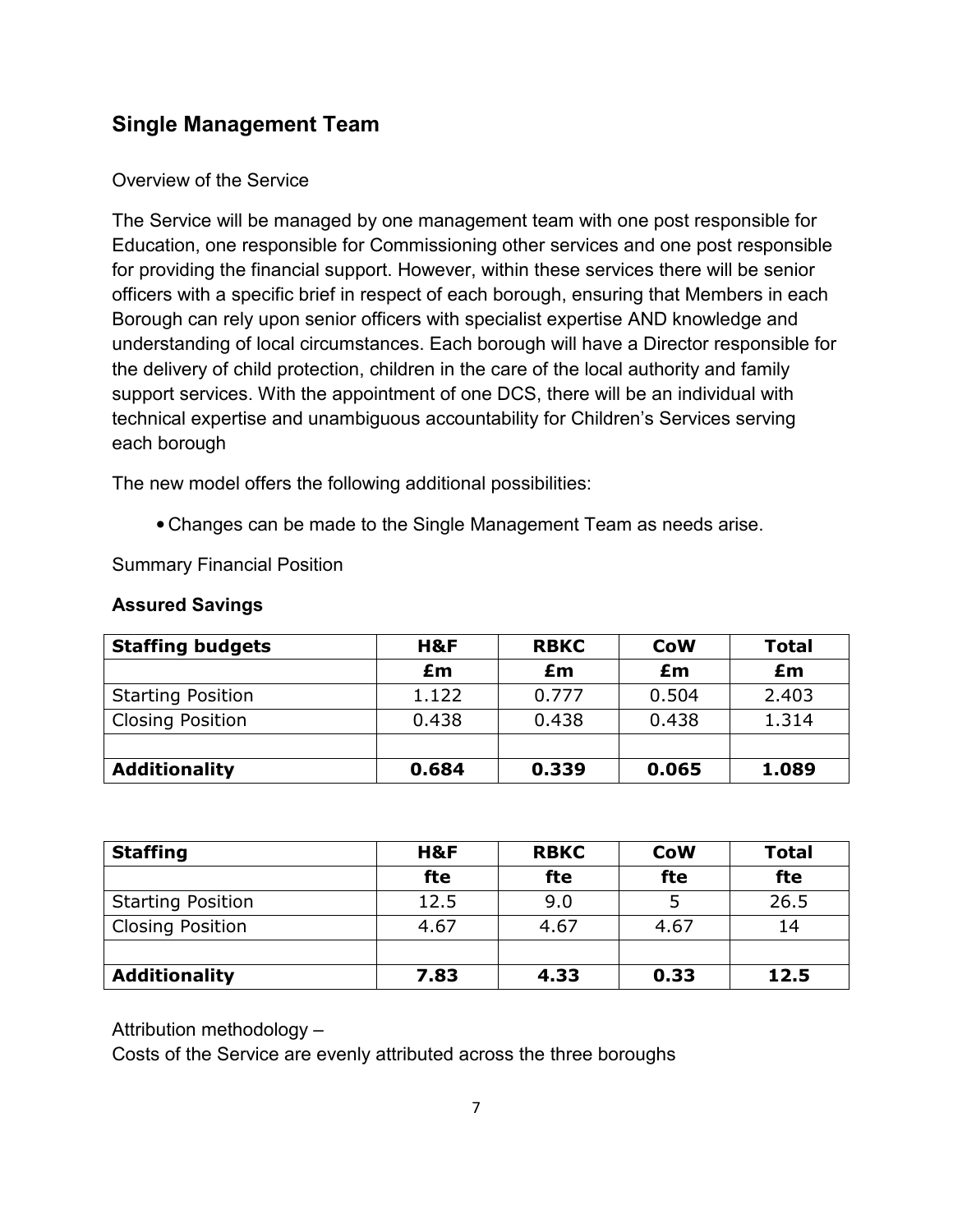### **Single Fostering & Adoption Team**

#### Overview of the Service

The overall proposition is to reduce staffing by 5 fte (4%, £200k). This is in order to maintain capacity so that the focus of savings can be on the higher cost of placement in the independent sector.

There is currently a high vacancy rate (37%) in the current in house provision in all three Councils. The proposed placement savings is to reduce this vacancy factor and make better use of in house staff and providers before using more expensive external providers The differential between the two is currently estimated at £15k per placement. By taking advantage of these factors, a savings of £680k can be made and high quality services can be maintained to clients. The Councils presently spends £6.1m on independent sector placements. The in-house budget for placements in 2011/12 is £5.6m.

The advantages of the tri borough model are:

- There is a greater pool of available carers to match against client needs.
- The ability sell surplus capacity to other Council's (£200k additional income).

The new model offers the following additional possibilities of

- Better procurement of high cost external placements
- The potential to outsource the merged provision at a later date

Summary Financial Position

| <b>Staffing budgets</b>  | H&F   | <b>RBKC</b> | <b>CoW</b> | Total |
|--------------------------|-------|-------------|------------|-------|
|                          | £m    | £m          | £m         | £m    |
| <b>Starting Position</b> | 1.694 | 1.000       | 1.254      | 3.948 |
| <b>Closing Position</b>  | 1.624 | 0.935       | 1.189      | 3.748 |
|                          |       |             |            |       |
| <b>Additionality</b>     | 0.070 | 0.065       | 0.065      | 0.200 |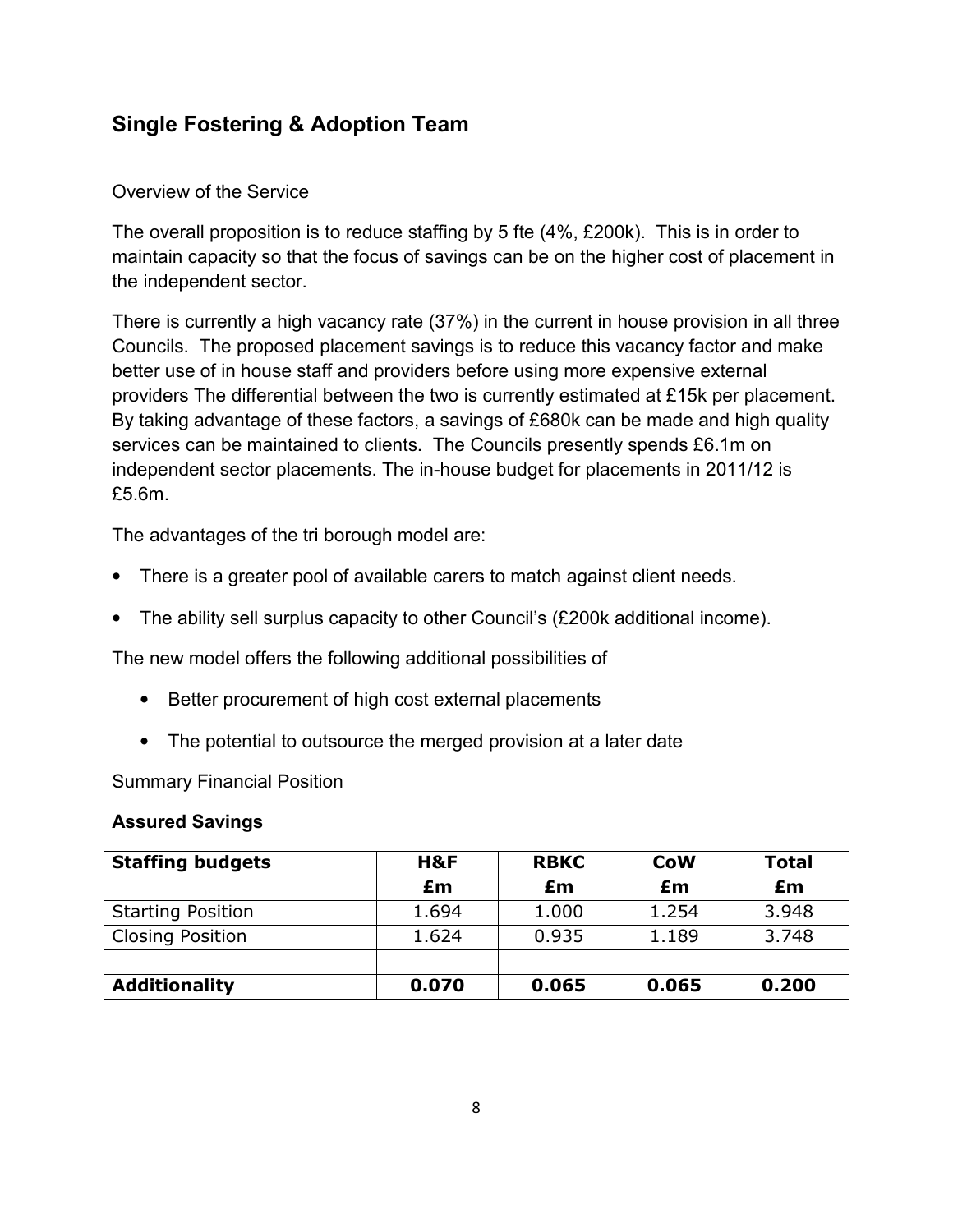| <b>Staffing</b>          | H&F | <b>RBKC</b> | <b>CoW</b> | <b>Total</b> |
|--------------------------|-----|-------------|------------|--------------|
|                          | fte | fte         | fte        | fte          |
| <b>Starting Position</b> | 33  | 29          | 28.5       | 90.5         |
| <b>Closing Position</b>  |     |             |            | 85.5         |
|                          |     |             |            |              |
| <b>Additionality</b>     |     |             |            | 5.0          |

#### **Projected savings**

| <b>IFA Placements</b>    | H&F   | <b>RBKC</b> | <b>CoW</b> | <b>Total</b> |
|--------------------------|-------|-------------|------------|--------------|
|                          | £m    | £m          | £m         | £m           |
| <b>Starting Position</b> | 2.287 | 1.240       | 2.601      | 6.128        |
| <b>Closing Position</b>  | 2.057 | 1.010       | 2.371      | 5.438        |
|                          |       |             |            |              |
| <b>Additionality</b>     | 0.230 | 0.230       | 0.230      | 0.690        |

| <b>External Trading</b> | H&F   | <b>RBKC</b> | <b>CoW</b> | <b>Total</b> |
|-------------------------|-------|-------------|------------|--------------|
|                         | £m    | £m          | £m         | £m           |
| Proposed Income         | 0.067 | 0.067       | 0.067      | 0.200        |

Attribution methodology

- Staffing costs were attributed based upon the relative size of net controllable staffing budget 2011/12.
- Placement cost savings and the sales of capacity to other Councils are apportioned equally across the three boroughs.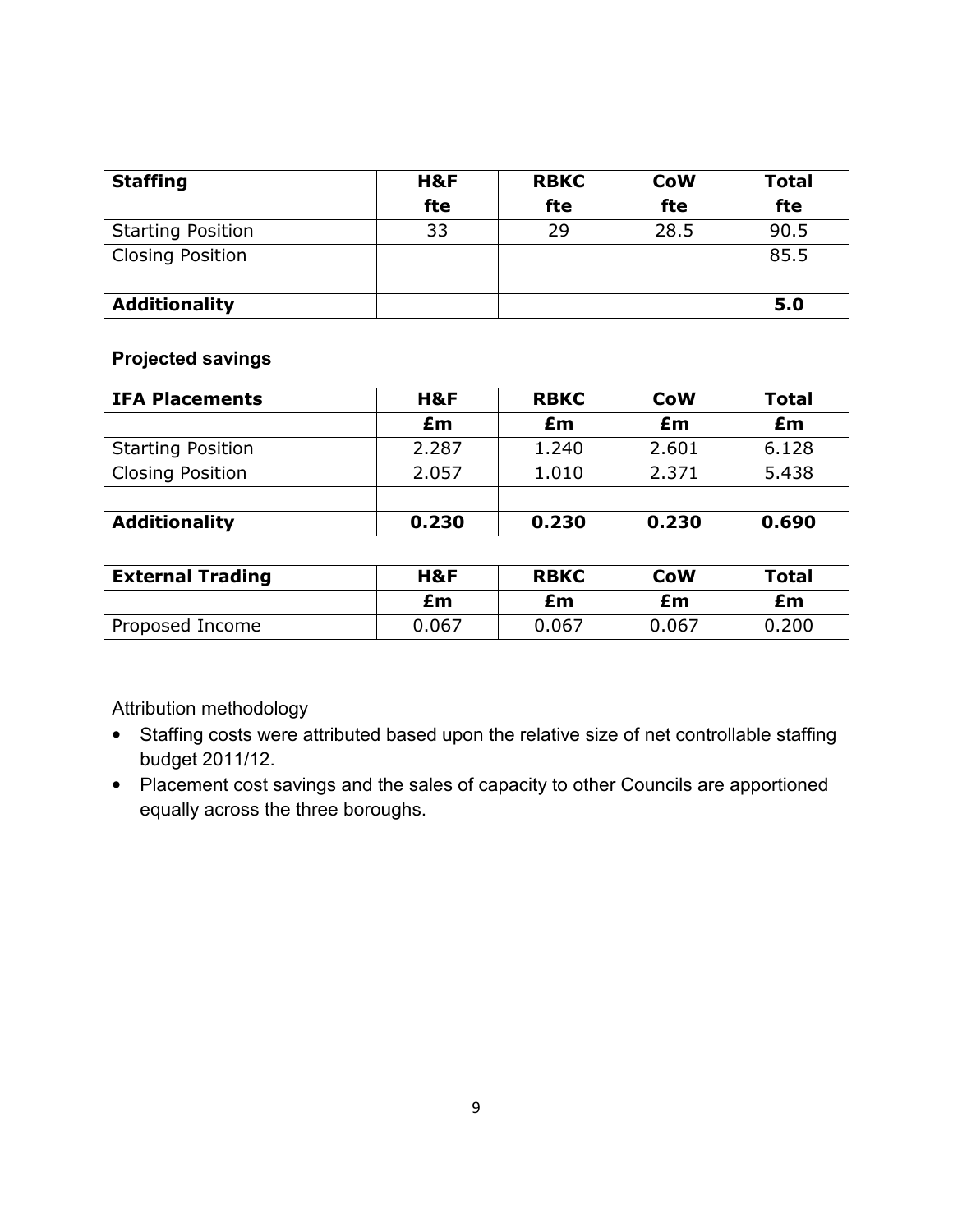## **Single Youth Offending Team**

#### Overview of the Service

The merged service will meet the full range of responsibilities designed to reduce youth offending; provide the required service to Youth Justice Court including remand arrangements and pre-sentencing reports; and undertake the delivery of the required community sentence arrangements. At present the 3 Boroughs each provide a court service to the West London Court which covers the 3 Boroughs. The new arrangement will put in place one court Team also delivering some specialist services. Otherwise each Borough will continue to have a dedicated team, albeit under one management structure.

The new model offers the following additional possibilities:

- the potential to collaborate on 'a payment by results' project offering alternatives to custody as part of the Government's wish to trial alternative approaches
- the ability to spread the risk should the Government press ahead with its plan to devolve financial responsibility to local authorities for custodial provision for young people.

Summary Financial Position

#### **Assured savings**

| <b>Staffing budgets</b>  | H&F   | <b>RBKC</b> | <b>CoW</b> | <b>Total</b> |
|--------------------------|-------|-------------|------------|--------------|
|                          | £m    | £m          | £m         | £m           |
| <b>Starting Position</b> | 1.218 | 0.711       | 0.906      | 2.835        |
| <b>Closing Position</b>  | 0.943 | 0.574       | 0.751      | 2.268        |
|                          |       |             |            |              |
| <b>Additionality</b>     | 0.275 | 0.137       | 0.155      | 0.567        |

| <b>Staffing</b>          | H&F        | <b>RBKC</b> | <b>CoW</b> | <b>Total</b> |
|--------------------------|------------|-------------|------------|--------------|
|                          | <b>Fte</b> | <b>Fte</b>  | fte        | fte          |
| <b>Starting Position</b> | 27.5       | 18.5        | 19.5       | 65.5         |
| <b>Closing Position</b>  | 22.1       | 15.8        | 16.5       | 54.4         |
|                          |            |             |            |              |
| <b>Additionality</b>     | 5.4        | 2.7         | 3.0        | 11.1         |

Attribution methodology

• Staffing costs were attributed based upon the relative size of net controllable staffing budget 2011/12.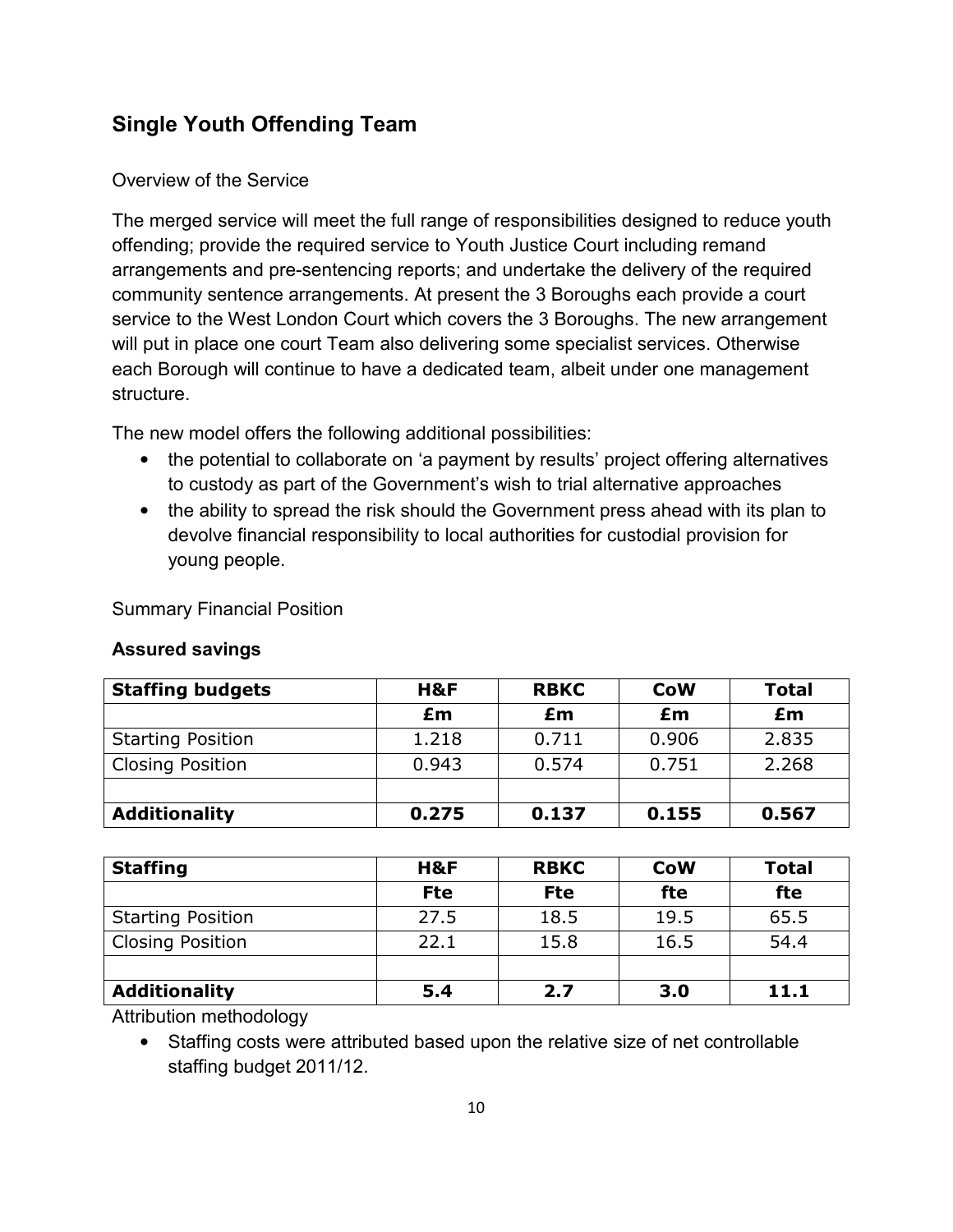# **Single Local Childrens Safeguarding Board (LCSB)**

#### Overview of the Service

At present each Borough runs its own LSCB which has responsibility for ensuring that all the key agencies work together effectively to safeguard children. Merging the 3 LSCBs will deliver efficiencies for partners (some of whom have, under the current arrangements, to be represented at all 3 Boards); in support arrangements and in the provision of multi-agency training.

The new structure gives the ability to operate a single board across the three boroughs, which will cut down on administration and support costs. Overall, there will be a savings of 1.7 fte (£69k), but more importantly a reduction of £121k in other support costs. This brings a combined savings of £190k.

Summary Financial Position

#### **Assured Savings**

| <b>Gross expenditure</b> | H&F   | <b>RBKC</b> | <b>CoW</b> | <b>Total</b> |
|--------------------------|-------|-------------|------------|--------------|
|                          | £m    | £m          | £m         | £m           |
| <b>Starting Position</b> | 0.162 | 0.105       | 0.136      | 0.403        |
| <b>Closing Position</b>  | 0.092 | 0.055       | 0.066      | 0.213        |
|                          |       |             |            |              |
| <b>Additionality</b>     | 0.070 | 0.050       | 0.070      | 0.190        |

| <b>Staffing</b>          | H&F  | <b>RBKC</b> | <b>CoW</b> | <b>Total</b> |
|--------------------------|------|-------------|------------|--------------|
|                          | fte  | fte         | fte        | fte          |
| <b>Starting Position</b> | 2.5  | 1.5         | 1.5        | 5.5          |
| <b>Closing Position</b>  | 1.88 | 1.04        | 0.88       | 3.8          |
|                          |      |             |            |              |
| <b>Additionality</b>     | 0.62 | 0.46        | 0.62       | 1.7          |

Attribution methodology

- Staffing costs were attributed based upon the relative size of net controllable staffing budget 2011/12.
- Other savings were attributed based on the same principals.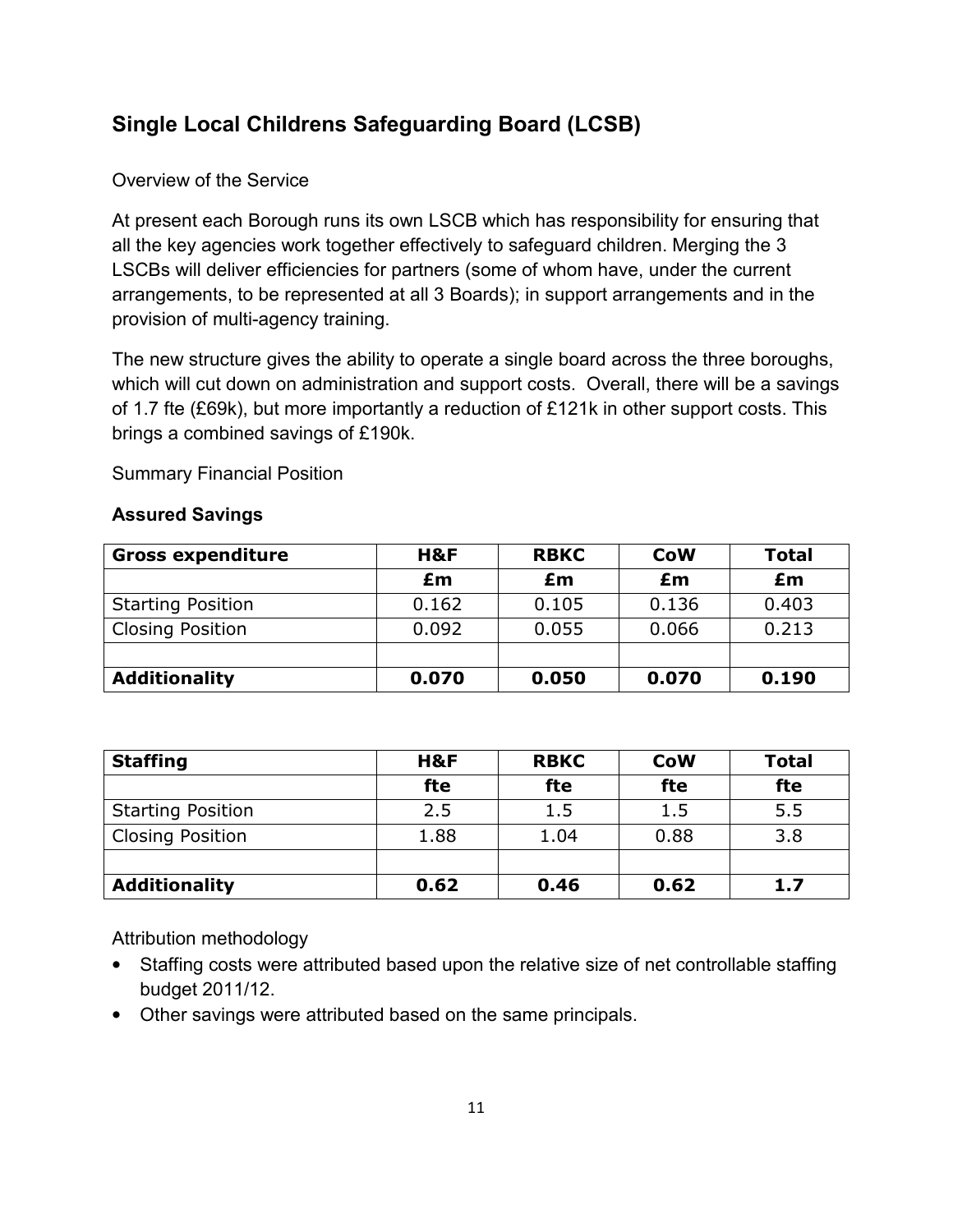### **Education Services**

Overview of the Service

Education services under the new structure is split into 5 distinct areas, with funding coming from a combination of General Fund, DSG Sources and service bought back by schools:

- Schools Funded
- Social Enterprise
- Alternative Provision
- Statutory Delivery
- Senior Commissioning

The City of Westminster position is lower due to restructuring that has been carried out

The new model offers the following additional possibilities:

- the potential for the growth of the Social Enterprise as a trading entity, delivering a further return to the participating Councils
- the outsourcing of the Statutory Delivery component as a social enterprise or joint venture or just straightforwardly outsourced with the possibility of further reducing overheads

Summary Financial Position

| <b>General Fund/Other</b> | H&F   | <b>RBKC</b> | <b>CoW</b> | <b>Total</b> |
|---------------------------|-------|-------------|------------|--------------|
|                           | £m    | £m          | £m         | £m           |
| <b>Starting Position</b>  | 3.602 | 3.062       | 2.618      | 9.282        |
| <b>Closing Position</b>   | 2.082 | 2.481       | 2,470      | 7.033        |
|                           |       |             |            |              |
| <b>Additionality</b>      | 1.520 | 0.581       | 0.148      | 2.249        |

|                          | H&F   | <b>RBKC</b> | <b>CoW</b> | <b>Total</b> |
|--------------------------|-------|-------------|------------|--------------|
| <b>DSG</b>               |       |             |            |              |
|                          | £m    | £m          | £m         | £m           |
| <b>Starting Position</b> | 6.972 | 2.609       | 0.919      | 10.500       |
| <b>Closing Position</b>  | 6.551 | 2.115       | 0.863      | 9.529        |
|                          |       |             |            |              |
| <b>Additionality</b>     | 0.421 | 0.494       | 0.056      | 0.971        |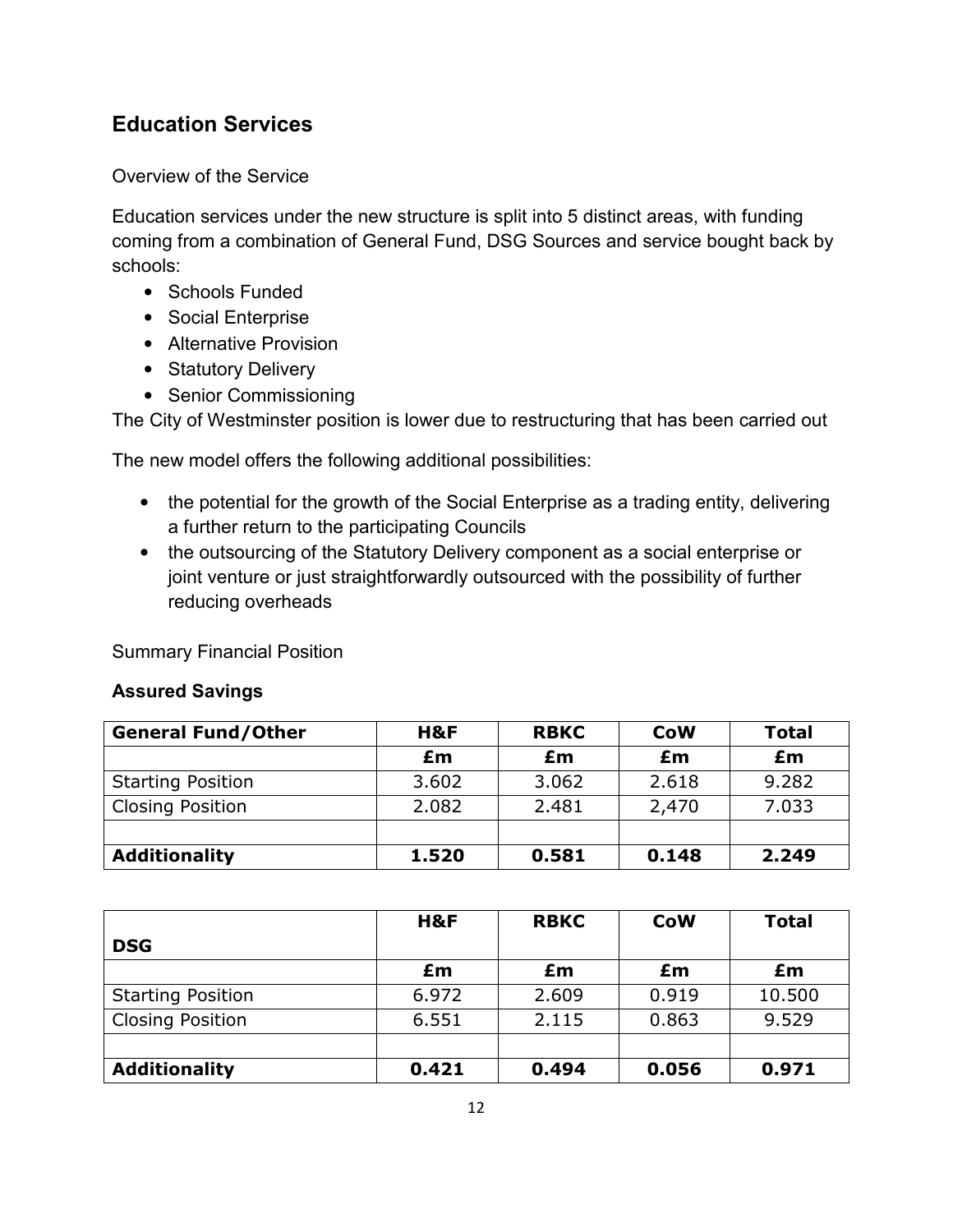| <b>Staffing Summary</b>  | H&F    | <b>RBKC</b> | <b>CoW</b> | <b>Total</b> |
|--------------------------|--------|-------------|------------|--------------|
|                          | fte    | fte         | fte        | fte          |
| <b>Starting Position</b> | 194.05 | 117.62      | 72.20      | 383.88       |
| <b>Closing Position</b>  | 172.45 | 98.92       | 68.2       | 339.57       |
|                          |        |             |            |              |
| <b>Additionality</b>     | 21.6   | 18.7        | 4.0        | 44.3         |

Attribution Method

- Based upon where proposed fte reductions have been made in the respective boroughs.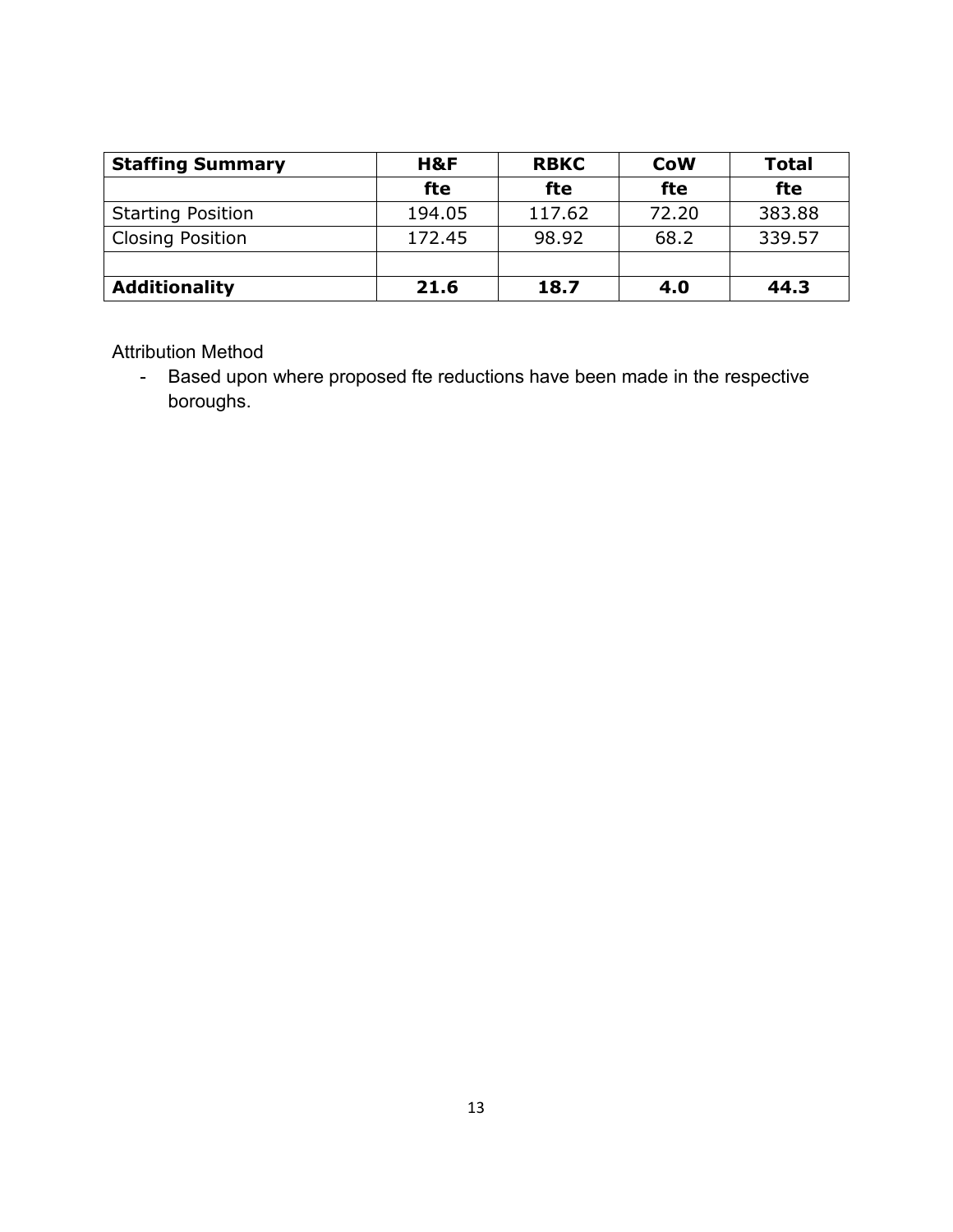# **Commissioning**

#### Overview of the Service

In the first instance the Commissioning unit would have responsibility for the £80m. spend of services already commissioned by the 3 Councils. Immediate priorities would include:

- the procurement of Transport (including home to school, contact for children in care and adult service users attending day centres) – total spend £7.5m
- procurement of placements (foster care and residential) for children in care total spend £14.7m
- supported accommodation for care leavers total spend £3.9m

Total projected savings £1m of General Fund spend and £0.6m from DSG, calculated at 2% of the total spend (based upon specialist advice from procurement consultants commissioned by WCC. Spend on staffing of this function will be reduced from £4.4m to £2.5m; with the headcount reduced from 85 to 46.

The new model offers the following additional possibilities:

• the scope of commissioned services to be extended to include additional services currently being directly managed such as the adoption service, the fostering service, and services for disabled children and their families.

Summary Financial Position

| <b>Staffing budgets</b>  | H&F   | <b>RBKC</b> | <b>CoW</b> | <b>Total</b> |
|--------------------------|-------|-------------|------------|--------------|
|                          | £m    | £m          | £m         | £m           |
| <b>Starting Position</b> | 1.493 | 1.706       | 1.199      | 4.398        |
| <b>Closing Position</b>  | 0.793 | 0.906       | 0.799      | 2.498        |
|                          |       |             |            |              |
| <b>Additionality</b>     | 0.700 | 0.80        | 0.40       | 1.900        |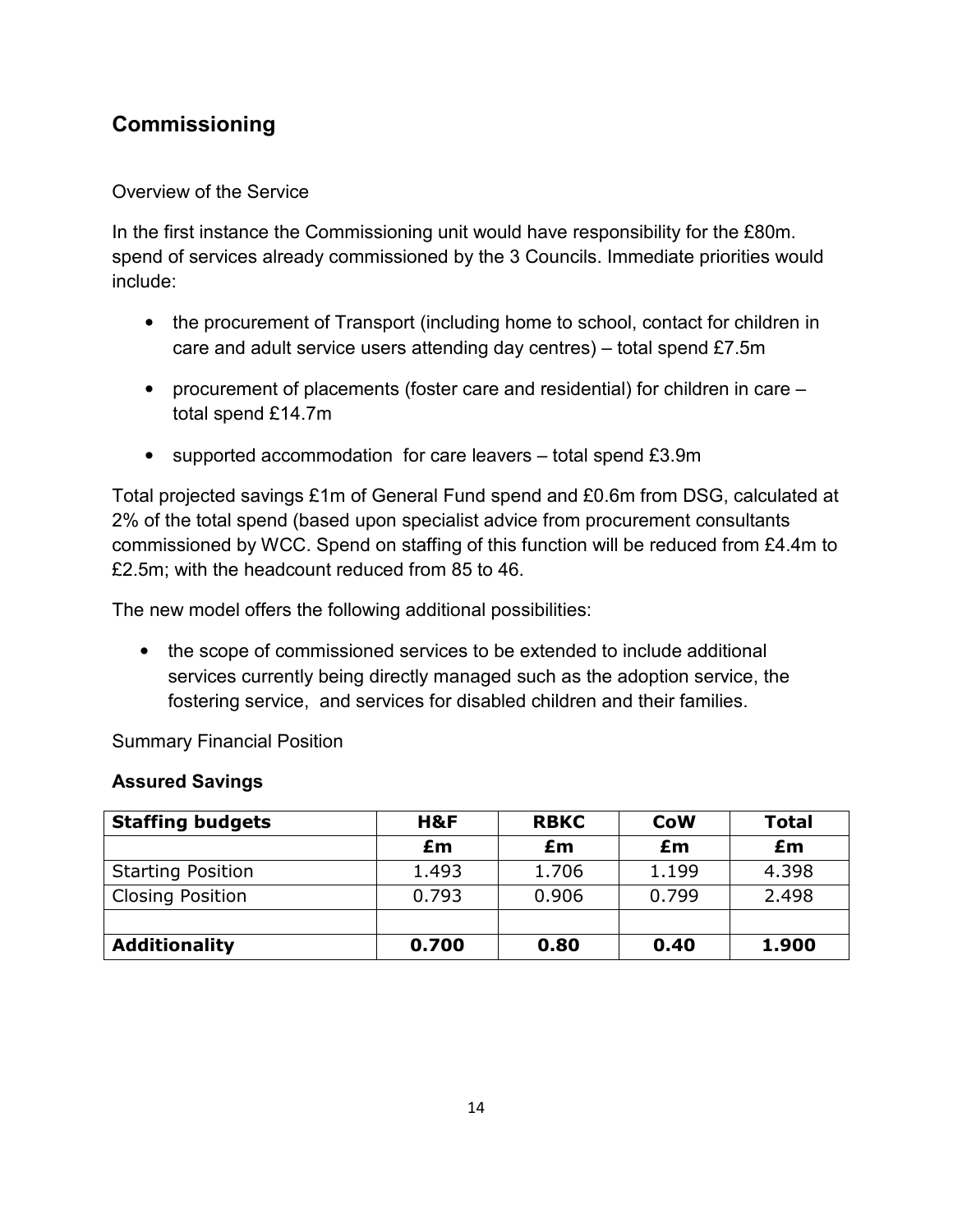| <b>Staffing</b>          | H&F  | <b>RBKC</b> | <b>CoW</b> | <b>Total</b> |
|--------------------------|------|-------------|------------|--------------|
|                          | fte  | fte         | fte        | <b>Fte</b>   |
| <b>Starting Position</b> | 29.7 | 35.2        | 20.5       | 85.4         |
| <b>Closing Position</b>  | 15.2 | 18.6        | 12.2       | 46           |
|                          |      |             |            |              |
| <b>Additionality</b>     | 14.5 | 16.6        | 8.3        | 39.4         |

With commissioning being combined, sharing of best best practice should enhance the potential of what is possible. At the moment a 2% reduction is assumed on these budgets. With inflation running at over 3% at the moment, the magnitude of these reductions is significantly more than 2% in cash terms.

#### **Projected savings**

| <b>Care Leavers</b> | H&F   | <b>RBKC</b> | <b>CoW</b> | <b>Total</b> |
|---------------------|-------|-------------|------------|--------------|
|                     | £m    | £m          | £m         | £m           |
| Proposed savings    | 0.160 | 0.120       | 0.120      | 0.400        |

#### **Possible Savings**

| <b>Commissioning Budgets</b> | H&F    | <b>RBKC</b> | <b>CoW</b> | <b>Total</b> |
|------------------------------|--------|-------------|------------|--------------|
|                              | £m     | £m          | £m         | £m           |
| <b>Starting Position</b>     | 31.586 | 19.727      | 27.374     | 78.687       |
| <b>Closing Position</b>      | 31.053 | 19.193      | 26.841     | 77.087       |
|                              |        |             |            |              |
| <b>Additionality (G/F)</b>   | 0.333  | 0.334       | 0.333      | 1.000        |
| <b>Additionality (DSG)</b>   | 0.200  | 0.200       | 0.200      | 0.600        |

Attribution methodology –

- Staffing costs were attributed based upon the relative size of net controllable staffing budget 2011/12.
- Commissioning budgets are apportioned equally across the three boroughs.

Note, There are already savings targets proposed for Fostering & Adoption at Westminster. When undertaking the detailed savings plans in this area there needs to be reference to those already put forward to avoid any risk of double counting.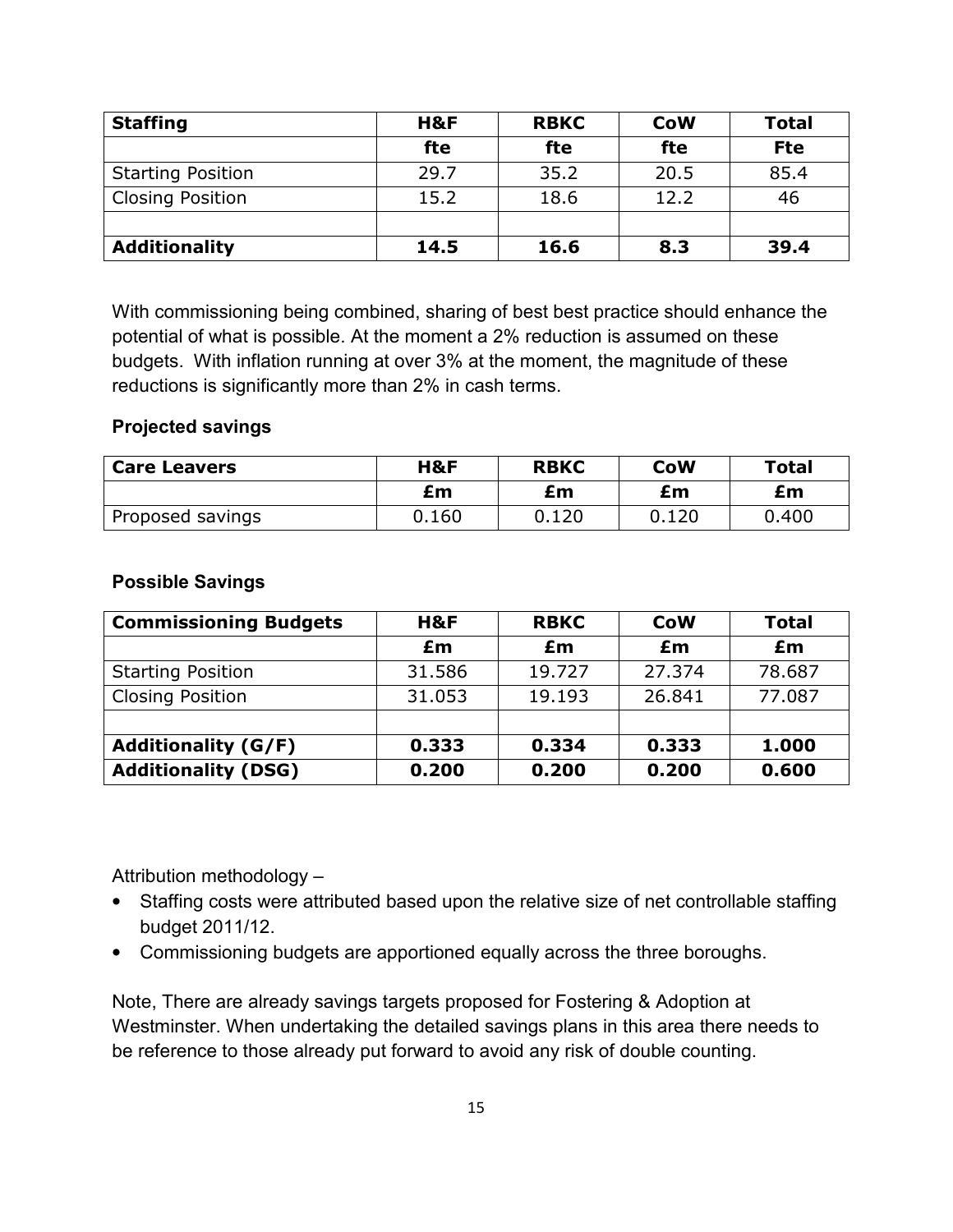### **Finance**

Overview of the Service

Both WCC and LBHF are re-organising their finance functions in 2011/12 to a business partner/transaction centre model. This change, along with rationalisation of local systems and processes is leading to staffing savings before any implementation of triborough working.

The tri borough model takes the Children's business partners, and locates them in one unit (in multiple locations) supporting their customers and the Director of Children's Services. It is assumed that this consolidation will add resilience to the service and remove duplication. A 30% reduction in terms of cost and fte's is assumed in the business plan (£510k, 9fte).

In finance in particular, there is a significant dependence on the systems being used and the reduction in numbers assumes that by 2014/15 all parts of Children's Services will be running off the same system. If this does not happen this and other savings will be difficult to achieve.

If all systems are implemented properly, and work as expected, there is a possibility that up to 50% of the staffing compared to the original numbers can be removed. This would lead to an additional savings for each council of £80k per year, which converts to just over 3 fte's. This reduction, which is over the 33% Assured level reductions highlighted below, are classed as "Possible Savings".

Financial Position

| <b>Staffing budgets</b>  | H&F   | <b>RBKC</b> | <b>CoW</b> | <b>Total</b> |
|--------------------------|-------|-------------|------------|--------------|
|                          | £m    | £m          | £m         | £m           |
| <b>Starting Position</b> | 0.530 | 0.490       | 0.482      | 1.502        |
| <b>Closing Position</b>  | 0.360 | 0.320       | 0.312      | 0.992        |
|                          |       |             |            |              |
| <b>Additionality</b>     | .170  | .170        | .170       | 0.510        |

| <b>Staffing</b>          | H&F | <b>RBKC</b> | <b>CoW</b> | <b>Total</b> |
|--------------------------|-----|-------------|------------|--------------|
|                          | fte | fte         | fte        | fte          |
| <b>Starting Position</b> |     | 10          |            | 28           |
| <b>Closing Position</b>  |     |             |            | 19           |
|                          |     |             |            |              |
| <b>Additionality</b>     | 3   | ∍           | 7          |              |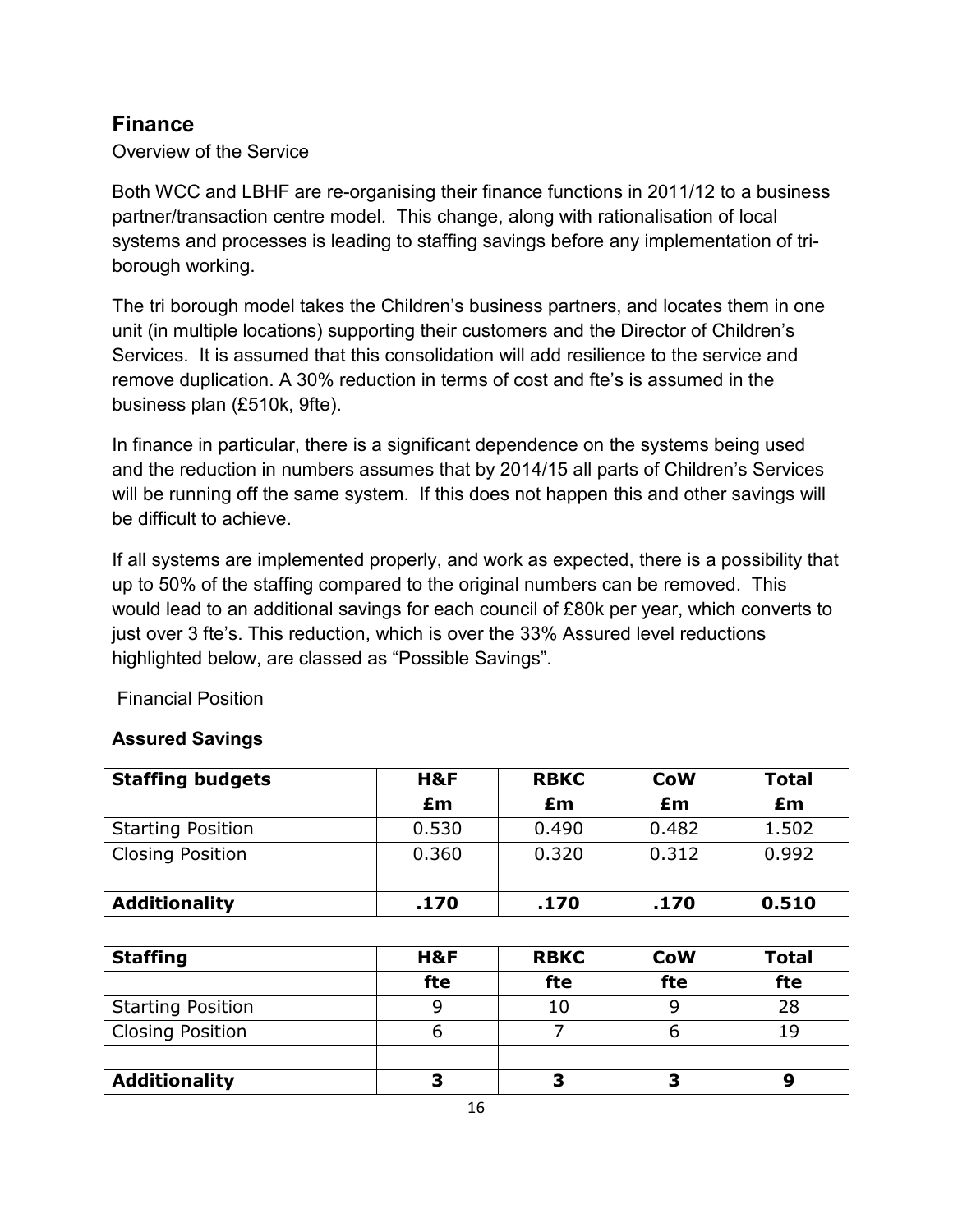Attribution methodology –

Staffing budgets are apportioned equally across the three boroughs in both cases. There is a potential duplication here with possible future savings within existing business plans.

# **Other Middle Management savings from Social Care**

There is approximately £6m of staffing costs across the three boroughs that relate to Social Care. These costs and structures are yet to be reviewed. As part of the Children's savings plans it is assumed that these costs can be reduced by £1m (17%). At the moment, the savings are attributed evenly across the three boroughs. This savings is listed in the possible savings options at the moment due to the fact that the detailed work that has been undertaken in other areas is still to happen here to establish Tri-Borough structures.

# **Possible additional scope for Savings**

This paper concentrates on the savings that can be made from those services assessed. There are additional savings that can be made from the possibilities highlighted in each operational section in this report.

Reviewing these proposals, along with services that have yet to be included, has the potential to increase the quantum of the overall savings figures. As an example, if a similar approach is taken to the management structure of staff dealing with disabled children as with the Youth Offending Services, there is the potential to deliver another £700k of savings.

In terms of indirect cost savings, this report highlights the reduction of 114 staff. The reduction will potentially free up office accommodation as well as reducing ICT costs. The average cost per person for office accommodation is £3-6,000, and the cost per computer of £1,500.

At a reduction of 114 fte, this has the potential to save between £648k and £855k, although this will be dependent on the release of office space.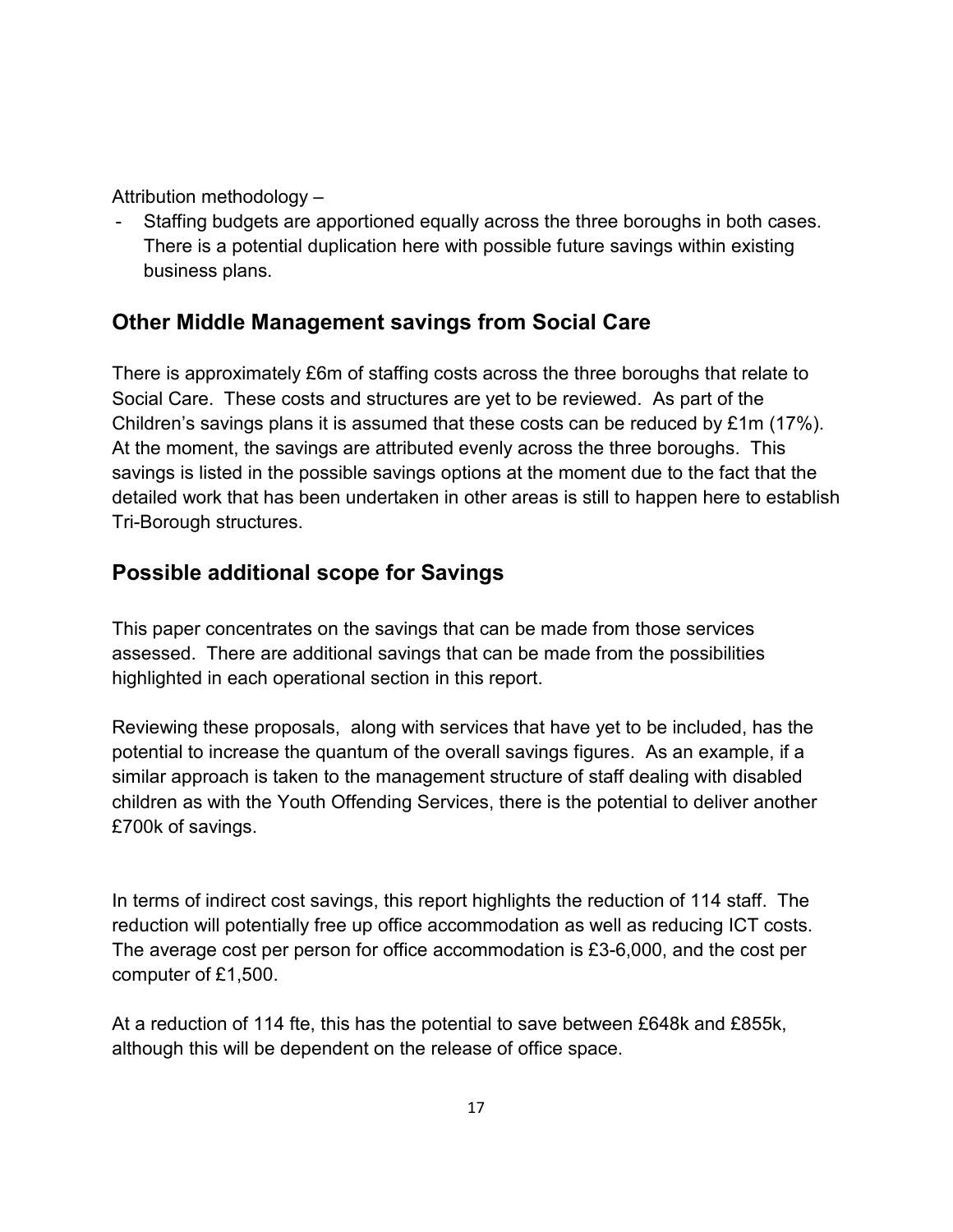### **Costs**

The following costs are estimated to implement the business model:

- Cost of staff exiting it is estimated that there will be 70 staff receiving exit compensation at £25k per head – total cost £1.75m
- Cost of change process staff will need to be freed up to manage the changes agreed. It has been agreed that all such "costs of change management" will e met from existing budgets or earmarked reserves. However, it is assumed these costs will be £250k per year for 3 years.
- Costs of new ICT At some point a Tri-borough Children's service will need a common record system. There will be an integration cost which is not known at the present time, although no account has yet been taken of reduced IT operating costs when one system is achieved.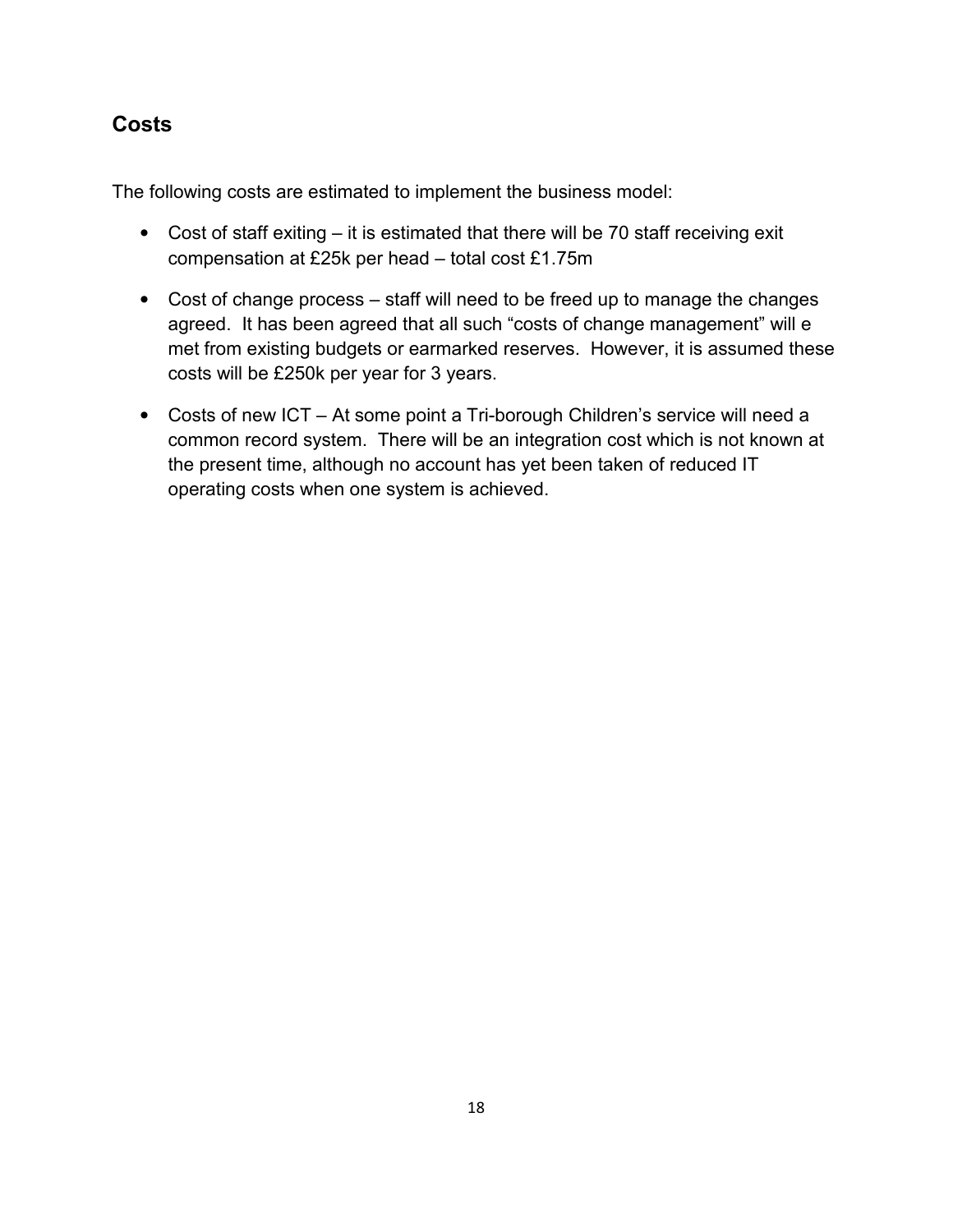# The Borough Children's Plan : Annual Cycle Appendix A

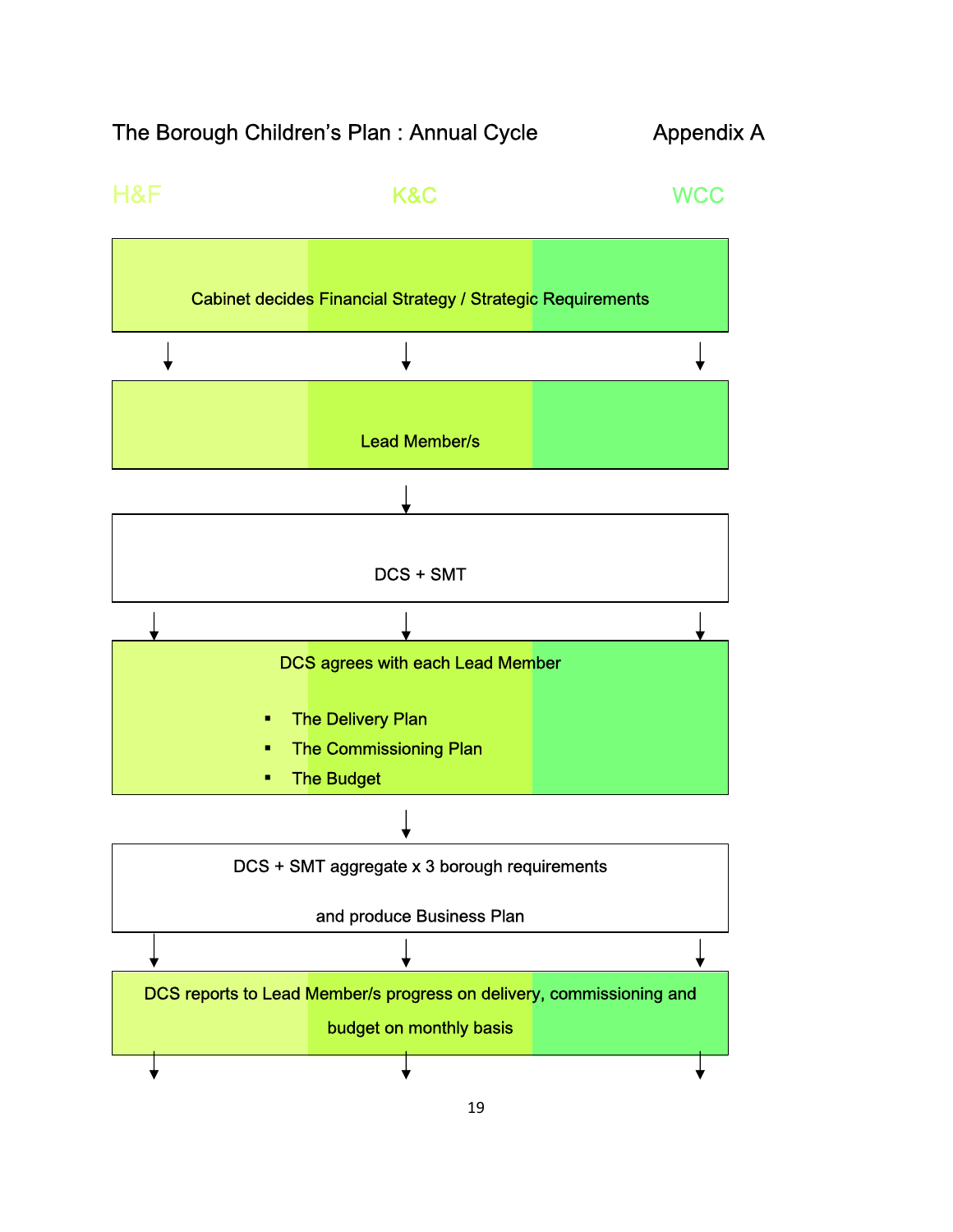| Plans modified as required      |  |
|---------------------------------|--|
|                                 |  |
| <b>Plans reviewed and reset</b> |  |